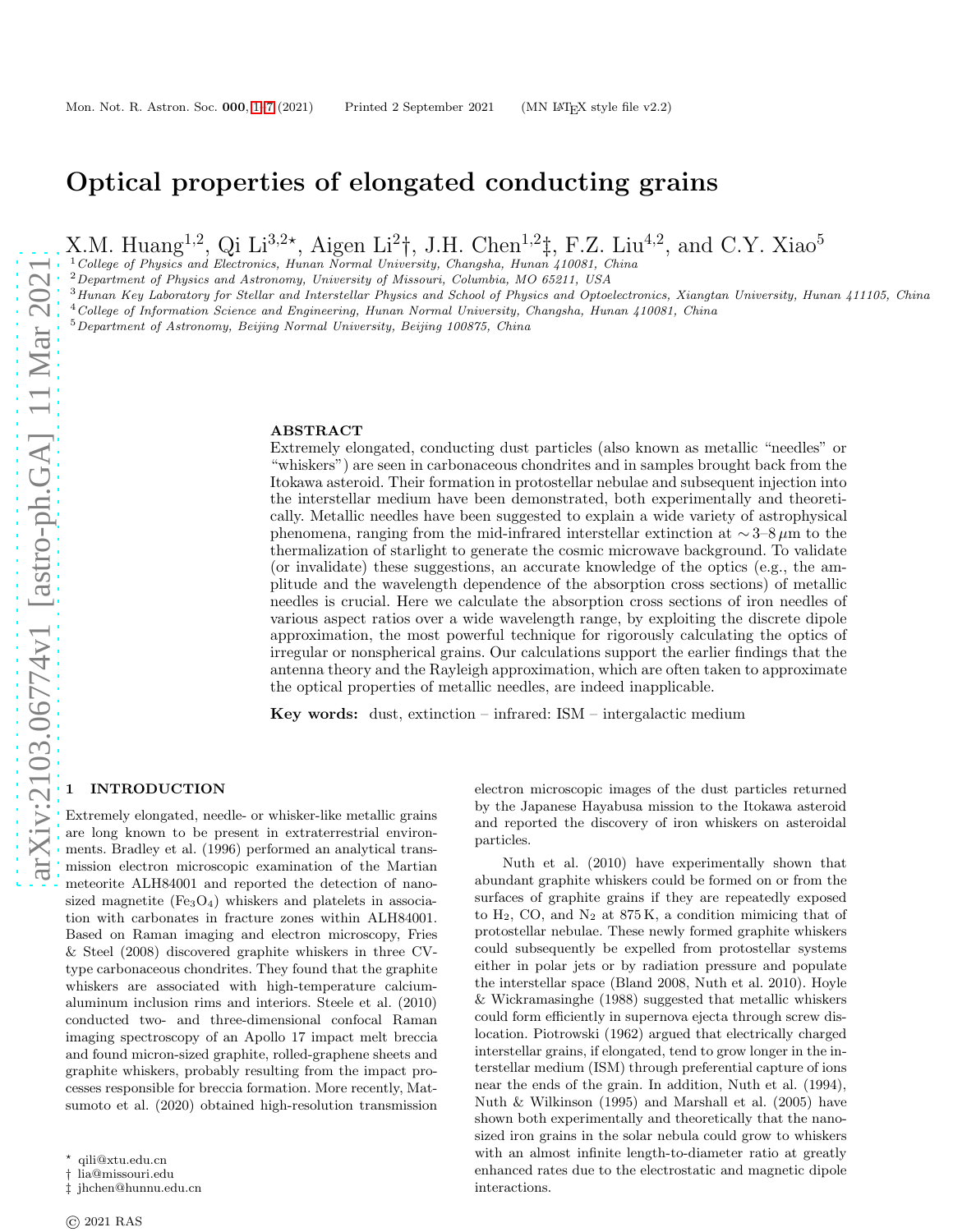Metallic whiskers or needles have unique, elongationdependent optical properties. Because of this, they have been invoked to explain a wide variety of astrophysical phenomena. Exceedingly elongated metallic needles, presumably present in the intergalactic medium (IGM), have been suggested as a source of starlight opacity to thermalize starlight in a steady-state cosmology to create a noncosmological microwave background (Hoyle & Wickramasinghe 1988), as well as to explain the microwave background anisotropy (Narlikar et al. 2003) detected by the Wilkinson Microwave Anisotropy Probe (Bennett et al. 2003). Such needles have also been investigated by Wright (1982) and Aguirre (2000) as a thermalizing agent of starlight to generate a cold big bang microwave background. Aguirre (1999) and Banerjee et al. (2000) have also explored the possibilities of needles as a source of the gray opacity needed to account for the observed redshift-magnitude relation of Type Ia supernovae (Riess et al. 1998; Perlmutter et al. 1999) without resorting to a positive cosmological constant. More recently, Melia (2020, 2021) has thoroughly examined the possible rethermalization of the cosmological microwave background photons by dust ejected into the intergalactic medium by the first-generation Population III stars at redshift  $z < 16$ . In addition, metallic needles have been suggested by Dwek (2004a) and explored also by Wang et al. (2014) as an explanation for the anomalously flat mid infrared (IR) interstellar extinction at  $\sim$  3–8  $\mu$ m seen in both diffuse and dense environments (Lutz 1999, Indebetouw et al. 2005, Jiang et al. 2006, Flaherty et al. 2007, Gao et al. 2009, Nishiyama et al. 2009, Wang et al. 2013, Xue et al. 2016, Hensley & Draine 2020), in stark contrast to the deep minimum expected from standard interstellar dust models (see Draine 1989, Weingartner & Draine 2001). Metallic needles have also been suggested by Dwek (2004b) as the source for the submillimeter excess observed by Dunne et al. (2003) along the line of sight toward the Cas A supernova remnant (but also see Krause et al. 2004, Wilson & Batrla 2005, Gomez et al. 2005, 2009).

The ascription of the aforementioned astrophysical phenomena to metallic needles is largely based on their conceived unique, anomalously large opacities over a wide range of wavelengths from the ultraviolet (UV) all the way to the IR, submillimeter and millimeter, with the wavelength span depending on their geometrical (e.g., the length over radius ratio) and physical (e.g., the resistivity) properties. Unfortunately, there lacks exact solution to the scattering and absorption of light with metallic needles. In the literature, the absorption cross sections of metallic needles are often derived either from extremely elongated spheroids under the Rayleigh approximation (see Li 2003 and references therein) or from the antenna approximation (see Xiao et al. 2020 and references therein). However, it has been shown that, for highly conducting needles, the Rayleigh criterion is not satisfied and therefore the Rayleigh approximation is invalid (see Li 2003). On the other hand, very recently it has also been shown that the antenna approximation is not an appropriate representation for the absorption cross sections of metallic needles since it violates the Kramers-Kronig relation (see Xiao et al. 2020).

In this work we aim at calculating the absorption and scattering cross sections of metallic needles of various elongations over a wide wavelength range from the far-UV to the mid-IR by exploying the discrete dipole approximation (DDA; Purcell & Pennypacker 1973, Draine 1988), a powerful technique known to be capable of accurately calculate the optical properties of nonspherical or irregular particles. In §[2](#page-1-0) we briefly present the computational method and targets. The results are presented and discussed in §[3.](#page-1-1) Our major conclusion is summarized in §[4.](#page-4-0)

## <span id="page-1-0"></span>2 THE COMPUTATIONAL METHOD

The DDA method, also known as the coupled dipole approximation, is a powerful numerical technique for calculating the scattering and absorption of electromagnetic radiation by dust particles of arbitrary geometry. This method divides a targeted dust particle into a discrete set of interacting dipoles on a cubic lattice in which the dipoles are separated by a distance d. The dipoles, whose properties are defined by the dielectric properties of the dust material, can be distributed inside the cubic array without restrictions and thus, as long as the inter-dipole lattice spacing d is small enough, the geometry of any arbitrarily shaped dust particles can be adequately simulated. In the cubic array, each dipole responds to the incident electric field as well as the fields contributed by all other dipoles. The collective responses of all these dipoles allow for the scattering and absorption properties of dust particles of any geometric shape and composition to be accurately calculated, provided that the condition  $|m|kd < 1$  is satisfied, where m is the complex refractive index,  $k = 2\pi/\lambda$  is the wave number, and  $\lambda$ is the wavelength (see Draine & Flatau 2013). Due to its versatility and accuracy, the DDA method has been widely used to simulate the optical responses of nonspherical dust particles.

We perform DDA calculations for elongated conducting grains by using the DDSCAT7.3 software package (Draine & Flatau 2013). These grains are represented by circular cylinders of radius a, length l, mass density  $\rho_{\rm m}$ , and mass  $m_{\text{dust}} = \pi a^2 l \rho_{\text{m}}$ . The volume-equivalent sphere radius—the radius of a sphere having the same volume as the cylindrical grain is  $a_{\text{eff}} = (3a^2 l/4)^{1/3}$ . We consider iron grains since iron needles have been invoked to explain a variety of astrophysical phenomena and there is increasing evidence for the depletion of Fe in iron grains, not in silicate dust (see Xiao et al. 2020).

### <span id="page-1-1"></span>3 RESULTS AND DISCUSSION

We consider circular cylindrical iron grains of five different radii  $a = 0.001, 0.003, 0.01, 0.03, 0.1 \,\mu \text{m}$ . For grains with a given radius, five different elongations (or aspect ratios) of  $l/a = 2, 5, 10, 30, 100$  are considered. The wavelengthdependent indices of refraction of iron are taken from Li (2003). We consider 52 different wavelengths equally spaced on a logarithmic scale and ranging from  $0.1 \mu m$  to  $17 \mu m$ . These wavelengths cover the far-UV to the mid-IR range which is relevant to the optical diagnostic of starlight extinction and heating by iron grains in the ISM. Ideally, it would be desirable if larger grains (up to several submicrons), larger elongations (up to  $\sim 10^4$ ), and longer wavelengths (up to millimeters) can be considered. However,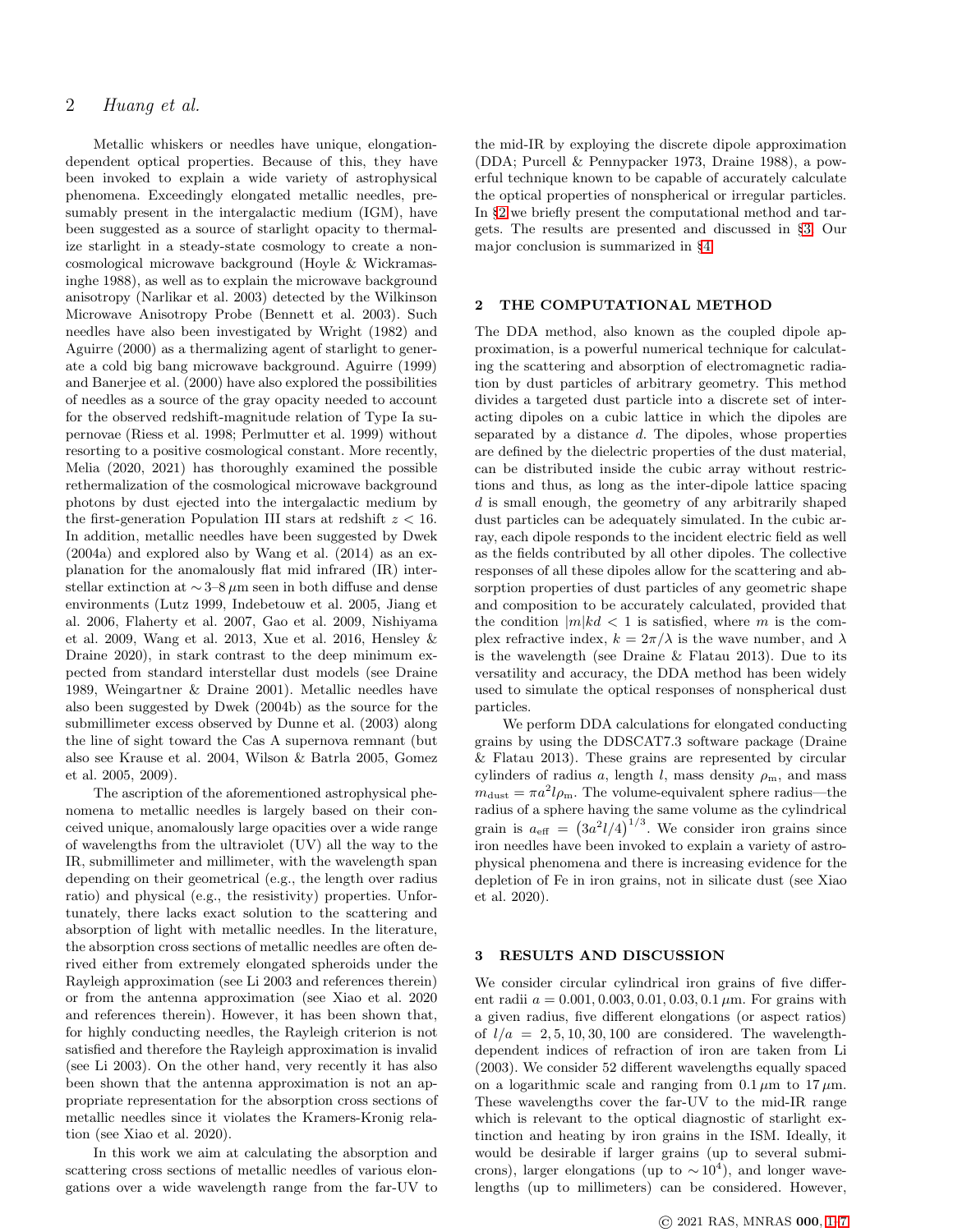

<span id="page-2-1"></span>Figure 1. Extinction (black solid lines), absorption (red dashed lines), and scattering (blue dot-dashed lines) mass coefficients of circular cylindrical iron grains of an elongation  $l/a = 2$  and radii  $a = 0.001 \mu m$  (a),  $0.003 \mu m$  (b),  $0.01 \mu m$  (c),  $0.03 \mu m$  (d), and  $0.1 \mu m$  (e).

in order to meet the criterion of  $|m|kd < 1$  required for DDSCAT7.3 to be accurate, the number of dipoles used to represent such grains would considerably exceed  $10^6$  so that the inter-dipole distance d would not exceed  $\lambda/(2\pi|m|)^{1}$  $\lambda/(2\pi|m|)^{1}$  $\lambda/(2\pi|m|)^{1}$ . This poses a severe challenge on computational demand and makes it impractical.

Let  $C_{ext}(a, l, \lambda), C_{abs}(a, l, \lambda),$  and  $C_{sea}(a, l, \lambda)$  respectively be the extinction, absorption and scattering cross sections of a circular iron cylinder of radius a and length  $l$  at wavelength  $\lambda$ . The extinction, absorption and scattering mass coefficients of such a grains are  $\kappa_{\text{ext}}(a, l, \lambda) \equiv C_{\text{ext}}(a, l, \lambda) / (\pi a^2 l \rho_m),$  $\kappa_{\text{abs}}(a, l, \lambda) \equiv C_{\text{abs}}(a, l, \lambda) / (\pi a^2 l \rho_{\text{m}}), \text{ and } \kappa_{\text{sca}}(a, l, \lambda) \equiv$  $C_{\rm sca}(a, l, \lambda) / (\pi a^2 l \rho_{\rm m})$ , respectively.

In Figure [1](#page-2-1) we show the extinction, absorption and scattering mass coefficients of iron cylinders of  $a =$ 0.001, 0.003, 0.01, 0.03, 0.1  $\mu$ m and  $l/a = 2$ . Most pronounced in the extinction mass coeffcient profiles is a broad bump lying in the wavelength range of  $\sim 0.3-1 \,\mu \text{m}$ . This broad bump exhibits two resonant peaks at ∼ 0.44 and  $\sim 0.70 \,\mu$ m. These extinction peaks arise from resonances in the collective motion of free elctrons constrained to oscillate within small grains (Bohren & Huffman 1983).

For grains of  $a \lesssim 0.03 \,\mu\mathrm{m}$ , the extinction is predominantly contributed by absorption, while scattering is negligible. As grain size increases, scattering becomes important and surpasses absorption for grains with  $a = 0.1 \mu$ m. This is probably due to the so-called "skin depth" effect, i.e., only a small fraction of the incident light can "get into" the grain to be absorbed and no appreciable light penetrates through the grain (Bohren & Huffman 1983). Also, the extinction bump is considerably broadened for grains with  $a = 0.1 \,\mu\text{m}$ at the expense of its height.

Similarly, we show in Figures [2–](#page-3-0)[5](#page-6-0) the extinction, absorption and scattering mass coefficients of iron cylinders of  $l/a = 5, 10, 30, 100$ . Again, for each elongation  $l/a$ , we consider grains of five different radii  $a =$ 0.001, 0.003, 0.01, 0.03, 0.1  $\mu$ m. Compared with grains of an elongation  $l/a = 2$  (see Figure [1\)](#page-2-1), more elongated grains with the same radii generally tend to exhibit more prominent resonant structures in their extinction profiles. These resonant structures are appreciably broadened and span a wider wavelength range in grains with larger elongations and larger radii. Most notably, the sharp extinction peaks which are prominent in grains of  $l/a = 100$  and  $a \le 0.03 \,\mu \text{m}$  fade away in grains of  $l/a = 100$  and  $a = 0.1 \,\mu\text{m}$ .

<span id="page-2-0"></span> $1$  Note that for conducting materials like iron, the index of refraction m increases with wavelength (see Li 2003) and the required number of dipoles would be even larger at longer wavelengths.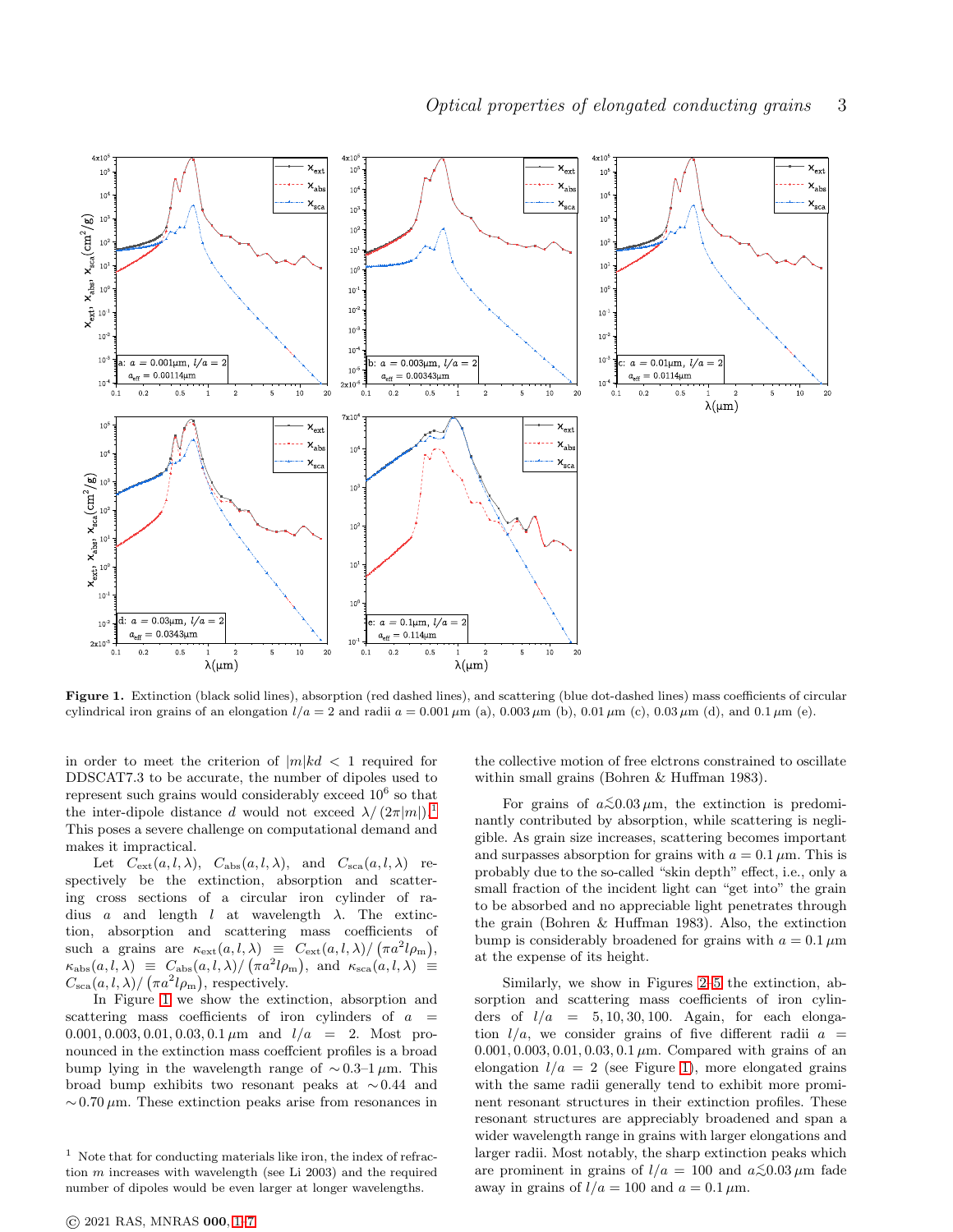

<span id="page-3-0"></span>**Figure 2.** Same as Figure [1](#page-2-1) but for iron grains of an elongation  $l/a = 5$ .

For highly elongated needle-like conducting grains, Rayleigh approximation is often employed to estimate their extinction properties (see Li 2003 and references therein):

$$
\kappa_{\rm ext}(a,l,\lambda) = \left(\frac{4\pi}{3c\rho_{\rm m}\rho_{\rm R}}\right) \left(\frac{1}{1 + (\lambda/\lambda_0)^2}\right) ,\qquad(1)
$$

where c is the speed of light,  $\rho_R$  the dust resistivity, and  $\lambda_0$ , the long-wavelength cutoff, is estimated from

<span id="page-3-1"></span>
$$
\lambda_0 \approx \frac{c\rho_{\rm R}}{2} \frac{(l/a)^2}{\ln(l/a)} . \tag{2}
$$

It is seen that eq.[\(2\)](#page-3-1) establishes a lower bound on the elongation  $l/a$  of the needles which absorb strongly at wavelengths out to  $\lambda_0$ .

We have also calculated the extinction mass coeffcients for iron cylinders of  $l/a = 100$  and  $a =$ 0.001, 0.003, 0.01, 0.03, 0.1  $\mu$ m by making use of the Rayleigh approximation. As shown in Figure [5,](#page-6-0) it is obvious at a glance that the extinction mass coeffcients derived from the Rayleigh approximation are totally different from that calculated from DDSCAT7.3 which is believed to be accurate. This demonstrates that the Rayleigh approximation is not valid for iron needles. Indeed, Li (2003) has shown that the Rayleigh approximation is not applicable to conducting needles since the Rayleigh criterion is not satisfied.

Similarly, conducting needles are often also approximated as antennae and their extinction properties are estimated from the antenna theory (see Xiao et al. 2020 and references therein):

$$
\kappa_{\rm ext}(a,l,\lambda) = \left(\frac{4\pi}{3c\rho_{\rm m}\rho_{\rm R}}\right), \lambda \leq \lambda_0,
$$
\n(3)

$$
= \left(\frac{4\pi}{3c\rho_{\rm m}\rho_{\rm R}}\right)\left(\frac{\lambda}{\lambda_0}\right)^{-2} , \lambda > \lambda_0 , \qquad (4)
$$

where the long-wavelength cutoff  $\lambda_0$  is estimated from eq[.2.](#page-3-1)

We have also calculated the extinction mass coefficients for iron cylinders of  $l/a = 100$  and  $a =$ 0.001, 0.003, 0.01, 0.03, 0.1  $\mu$ m by making use of the antenna theory. The results, as shown in Figure [5,](#page-6-0) are close to that of the Rayleigh approximation, but markedly differ from those computed from DDSCAT7.3, not only in the extinction magnitudes but also in the extinction spectral shapes. Evidently, neither the Rayleigh approximation nor the antenna theory can account for the resonant structures that are conspicuous in the extinction profiles calculated from DDSCAT7.3. Although considerably squelched, they are still perceptible in the extinction profile of grains of  $l/a = 100$  and  $a = 0.1 \mu$ m. Therefore, like Rayleigh approximation, the antenna theory is not an appropriate representation for the extinction properties of metallic needles. As a matter of fact, Xiao et al. (2020) have shown that the antenna approximation violates the Kramers-Kronig relation.

It is interesting to note that, as mentioned earlier, the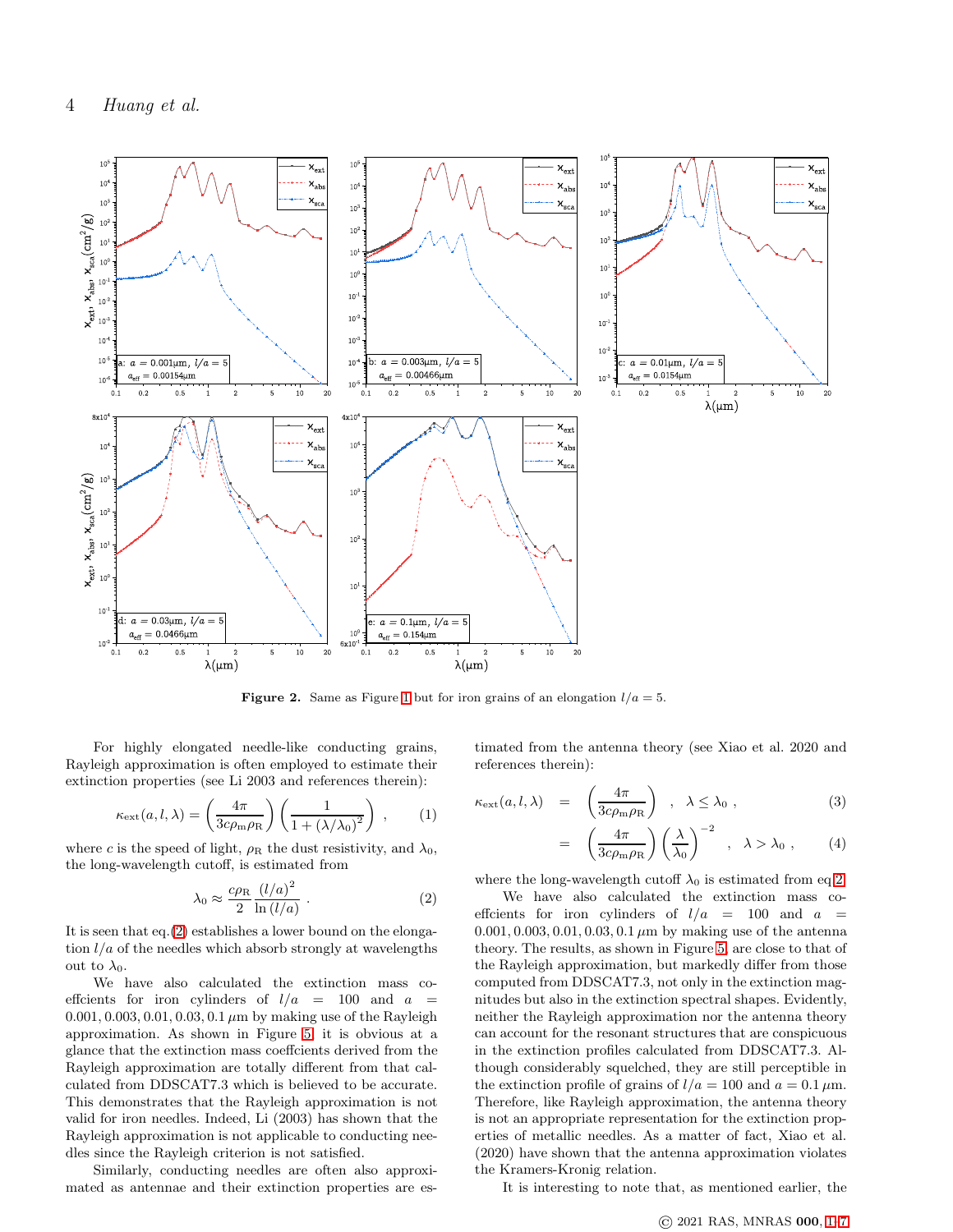

**Figure 3.** Same as Figure [1](#page-2-1) but for iron grains of an elongation  $l/a = 10$ .

resonant structures are notably damped in the extinction profiles of grains of larger radii and larger elongations (e.g., see Figure [5](#page-6-0) for  $l/a = 100$  and  $a = 0.1 \,\mu\text{m}$ , although far less smooth than those derived from the antenna theory and the Rayleigh approximation. Such grains could provide the "gray" opacity to explain the flat mid-IR extinction at  $\sim$ 3–  $8 \mu m$  seen in various interstellar regions. A rough estimate suggests that iron needles of  $l/a = 100$  and  $a = 0.1 \mu$ m, with  $Fe/H \sim 20$  ppm, are capable of accounting for the observed mid-IR extinction.

Finally, we also note that the resonant spectral features seen in the extinction profiles of elongated, individual grains are unlikely present in the ISM. First of all, metallic needles, if indeed present in the ISM, would likely consist of a distribution of radii and elongations. It is unlikely that they are just a string of identically-sized grains in a perfectly straight line of the same length. While individual grains exhibit resonant structures in their extinction profiles which are specific to their radii and lengths, these fine structures will be smoothed out if a distribution of grain sizes are incorporated into a distribution of chain lengths (see §11.3.2 in Bohren & Huffman 1983) that would be more likely to represent the actual grains in the ISM. Also, actual conducting grains in the ISM are unlikely as perfectly straight as graphite needles or rolled graphene sheets (e.g., see Kimura & Kaito 2008, Silva et al. 2021). In fact, images of experimentally-grown grain aggregates (grown either magnetically or electrostatically) display a wide range in angles between any three adjacent dust grains and are "kinky" at almost every junction (see Nuth et al. 1994, 2010). The spectral resonances seen in individual grains are expected to be cancelled out in such "kinky" aggregates of grains of a range of sizes, chain lengths and inter-grain angles (see Bohren & Huffman 1983).

## <span id="page-4-0"></span>4 SUMMARY

We have utilized DDA to simulate the interaction of elongated conducting iron grains of various sizes and elongations with electromagnetic waves from the far-UV to the mid-IR. It is found that their extinction profiles exhibt pronounced resonant structures in the optical and near-IR which are attributed to resonances in the collective motion of free elctrons constrained to oscillate within small grains. These resonant structures are considerably broadened and eventually fade away, if not totally obliterated, as the grain size and/or elongation increases. The extinction profiles of needle-like iron grains of aspect ratios (i.e., length-to-radius ratios)  $\gtrsim$ 100 and of radii  $a \gtrsim 0.1 \mu$ m are relatively smooth and flat in the optical, near- and mid-IR and could provide the "gray" opacity for accounting for the flat mid-IR extinction at ∼3–8  $\mu$ m observed in various interstellar regions. It is also shown that the widely-adopted Rayleigh approximation and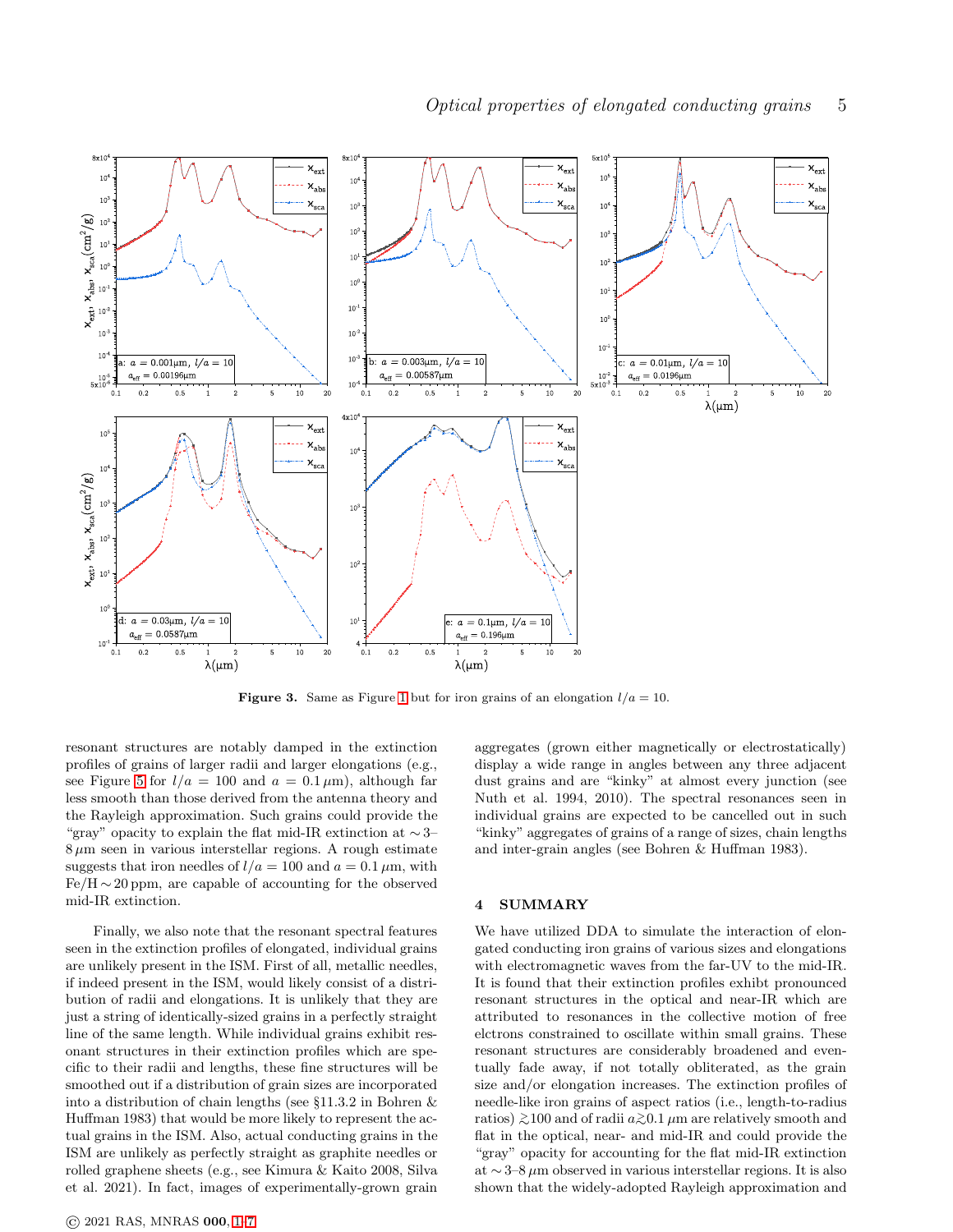

**Figure 4.** Same as Figure [1](#page-2-1) but for iron grains of an elongation  $l/a = 30$ .

antenna theory do not provide valid representations of the optical properties of highly elongated conducting needle-like grains. Due to the extremely high computational demand of DDA, it is presently rather challenging to calculate the scattering and absorption properties of large conducting grains of high elongations at long wavelengths. We call for experimental measurements of the optical properties of conducting needles of various aspect ratios over a wide wavelength range to bound theoretical calculations.

## ACKNOWLEDGEMENTS

We thank Drs. B.T. Draine, E. Dwek, J.A. Nuth III, D. Pfenniger, and J.L. Puget for stimulating discussions and suggestions. JHC and XMH are supported in part by NSFC Grant No. U1731107. AL is supported in part by a NSF grant AST-1816411. CYX is supported in part by the Talents Recruiting Program of Beijing Normal University and the National Natural Science Foundation of China (NSFC) Grant No. 91952111.

#### DATA AVAILABILITY

The data underlying this article will be shared on reasonable request to the corresponding authors.

### **REFERENCES**

- Aguirre, A.N. 1999, ApJL, 512, L19
- Aguirre, A.N. 2000, ApJ, 533, 1
- Banerjee, S.K., Narlikar, J.V., Wickramasinghe, N.C., Hoyle, F., & Burbridge, G. 2000, AJ, 119, 2583
- Bennett, C.L., et al. 2003, ApJS, 148, 1
- Bland, P.A. 2008, Science, 320, 61
- Bohren, C.F., & Huffman, D.R. 1983, Absorption and Scattering of Light by Small Particles, Wiley, New York
- Bradley, J. P., Harvey, R. P., & McSween, H. Y. 1996, Geochim. Cosmochim. Acta, 60, 5149
- Draine, B.T. 1988, ApJ, 333, 848
- Draine, B.T. 1989, in Infrared Spectroscopy in Astronomy, ed. B. H. Kaldeich (Paris: ESA Publ. Division), 93
- Draine, B.T. & Flatau, P.J. 1994, J. Opt. Soc. Am. A, 11, 1491.
- Draine, B.T. & Flatau, P.J. 2013, [arXiv:1305.6497](http://arxiv.org/abs/1305.6497)
- Dunne, L., Eales, S., Ivison, R., Morgan, H., & Edmunds, M. 2003, Nature, 424, 285
- Dwek, E. 2004a, ApJ, 611, L109
- Dwek, E. 2004b, ApJ, 607, 848
- Flaherty, K. M., Pipher, J. L., Megeath, S. T., et al. 2007, ApJ, 663, 1069
- Fries, M. & Steele, A. 2008, Science, 320, 91
- Gao, J., Jiang, B.W., & Li, A. 2009, ApJ, 707, 89
- Gomez, H. L., Dunne, L., Eales, S. A., et al. 2005, MNRAS, 361, 1012
- Gomez, H. L., Dunne, L., Ivison, R. J., et al. 2009, MNRAS, 397, 1621